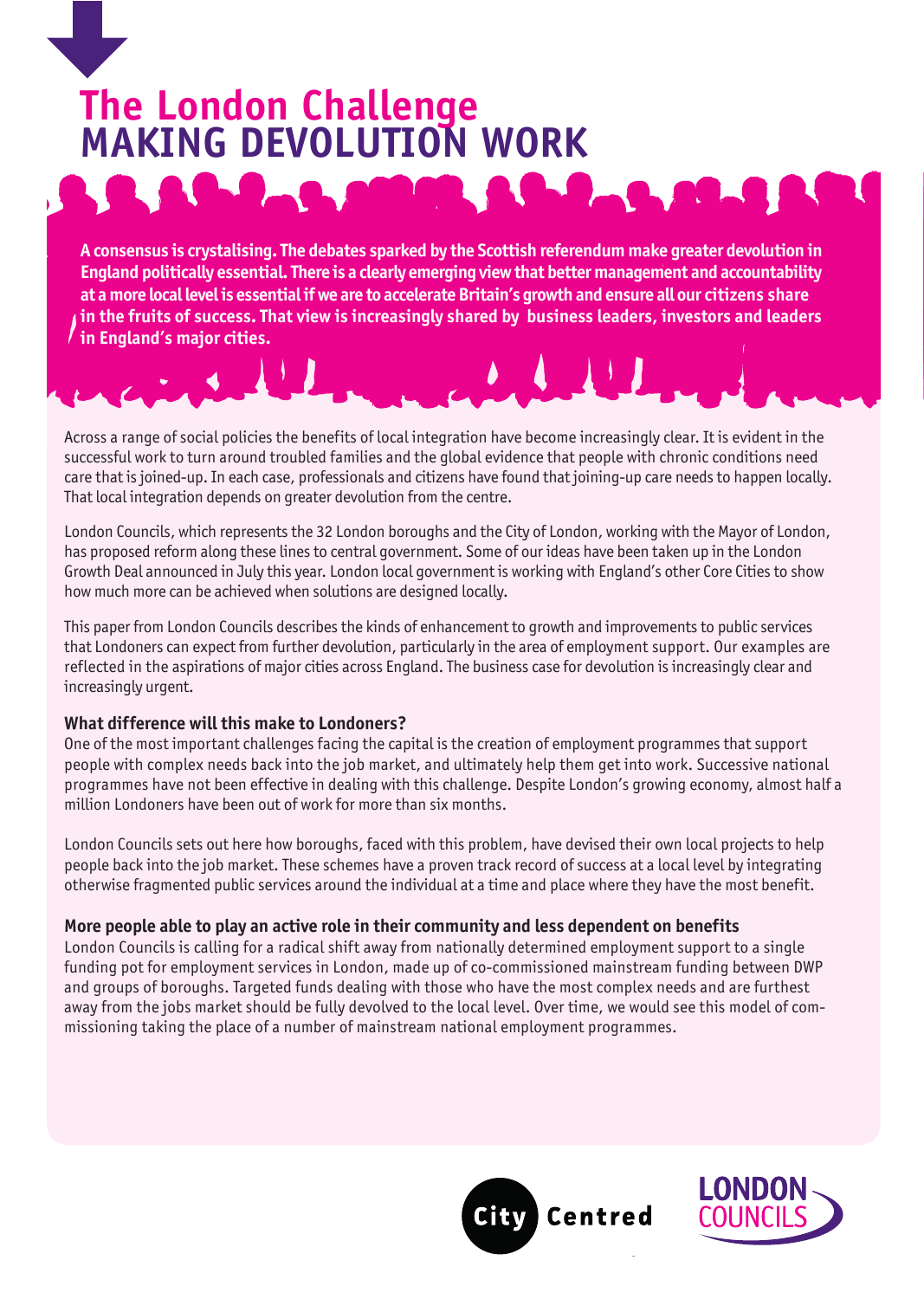

**Despite the economic successes of London, there are almost half a million\* people in the capital who are long-term unemployed or who are economically inactive but would like a job.**

London boroughs are at the forefront of designing employment programmes that overcome the complex barriers many of these residents face. They often take responsibility for those residents who are unable to access, or who are not effectively served by, mainstream employment programmes. These would include people who are not claiming benefits, people with health problems, those in unstable housing situations, people with substance misuse problems and those who do not speak English as their first language. Many residents may have a combination of these issues and, for some, employment is not even seen as an achievable goal. Despite these challenges London boroughs have been successfully working to support these Londoners into work:

- **• Wandsworth's Workright** programme helps to match people with disabilities to real job opportunities within the council. The council has asked departments and local schools to look at roles that can be made flexible and appropriate for people with physical and mental health problems and achieved a sustained job outcome rate of 33 per cent.
- **• Southwark's Vocational Recovery Service** was co-designed and funded, by the South London and Maudsley Health NHS Foundation Trust (SLaM) and Southwark Council to provide specialist training and advice programme to people with a range of mental health barriers to employment, as part of the Southwark Works programme. SLaM achieved a sustained job outcome rate of 28 per cent.
- **Brent in 2 Work** was a borough-wide network of local specialist voluntary, private and public sector organisations delivering employment support, with the council's arms-length employment agency focused on supporting the hardest to reach residents. At its peak, the agency supported more than 1,000 residents a year into work. Much of the focus of the team was Language2Work, an eight week English language course to assist those with little or no English to gain the skills and confidence

to enter the UK labour market. Brent in 2 Work achieved 40 per cent job sustained job outcomes.

Given more freedom, local partnerships can do more to help Londoners into work, but they are reaching the limit of what they can do within the current structures.

## **Growth Deal pilots**

That is why London boroughs are working with central government to design pilots that demonstrate how integrating services at the local level can better help Londoners with complex needs to find work. These pilots will show how better outcomes and value for money can be achieved compared to national programmes:

**ESA Pilot -** From April 2015, eight central London boroughs will begin working with Employment Support Allowance claimants who have been unsuccessful at finding work through the Work Programme. The pilot will test whether better outcomes and value for money can be achieved compared to national programmes, by commissioning locally at scale and integrating a range of services to deliver interventions tailored to the often complex needs of those claimants.

**Mental Health Trailblazer** – This trailblazer, based in West London boroughs, will inform future national and local employment support for people with mental health conditions.

**Flexible Support Funding Pilot** – Work is currently underway to agree a common set of principles for both the DWP and London boroughs that will lead to improvements in the strategic use of this fund for unemployed Londoners.

**Local Support Services Framework** – This is an opportunity to integrate Universal Credit support services into other local services, including employment programmes. The government has awarded pilots in three areas of London. The pilot in Lambeth, Lewisham and Southwark will test out on how best to integrate employment and skills support with Universal Credit support services.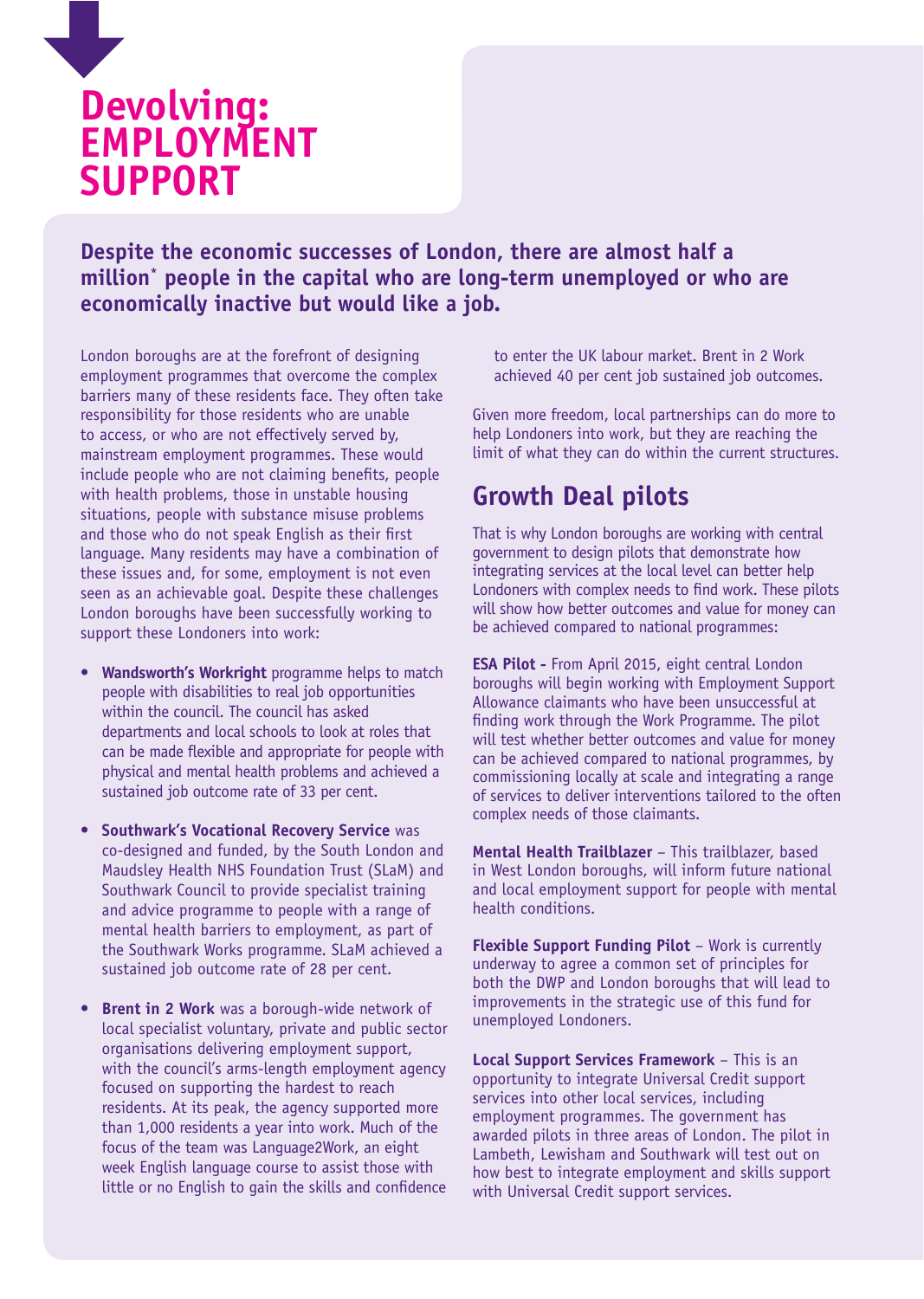# **Further ambition**

The commitment in the London Growth Deal to unlock progressive steps to give London local government greater influence over employment support programmes more broadly is welcome. But more reform is needed. London Councils believes this should include:

- **• A single funding pot for employment services in London**, made up of co-commissioned mainstream funding between DWP and groups of boroughs and targeted funds that should be fully devolved to the local level. This would replace mainstream employment programmes.
- **• Involving local government in the commissioning process** for any new national programmes.
- **• Freedom to better link the skills system with employer need, including:**
	- *Responsibility and budget* holding to be devolved to the London Enterprise Panel, working closely with groups of London boroughs, including the ability to vary funding rates for qualifications. Groups of boroughs would act as strategic brokers, bringing together employers and skills providers to identify the needs of local businesses.
	- *Changes to incentives:* linking a much greater proportion of providers' funding to individuals' progression in work or learning.

 - *Improvements to information:* publishing better data on providers' success in giving people the skills to find and progress in work.

The **Sutton Skills Match** strategy is developing links between local businesses, training providers, schools and residents to ensure skills are aligned with the needs of the local economy. Having mapped future labour market trends in Sutton, the council is organising events bringing together businesses, local skills providers and schools to look at current and future skills needs across priority sectors and how providers can respond to those needs. The strategy is overseen by the Sutton Economic Taskforce, whose priorities include developing the green economy, a STEM centre and an apprenticeship hub.



Despite London's success, there are 465,935 long term unemployed and economically inactive people who want to work, this includes:

**68,515** people who have been claiming JSA for six months or more (Nomis Data at July 2014)

**339,000** people who are economically inactive (i.e. not claiming a benefit but not working) that have stated that they would like to have a job (from the Annual Population Survey April 2013 – March 2014)

**58,420** ESA WRAG claimants who have been claiming for six months or more (Nomis Data at Feb 2014) – ('ESA WRAG' refers to people who have been assessed to have a sickness or disability, but are considered well enough to be working/ job searching)